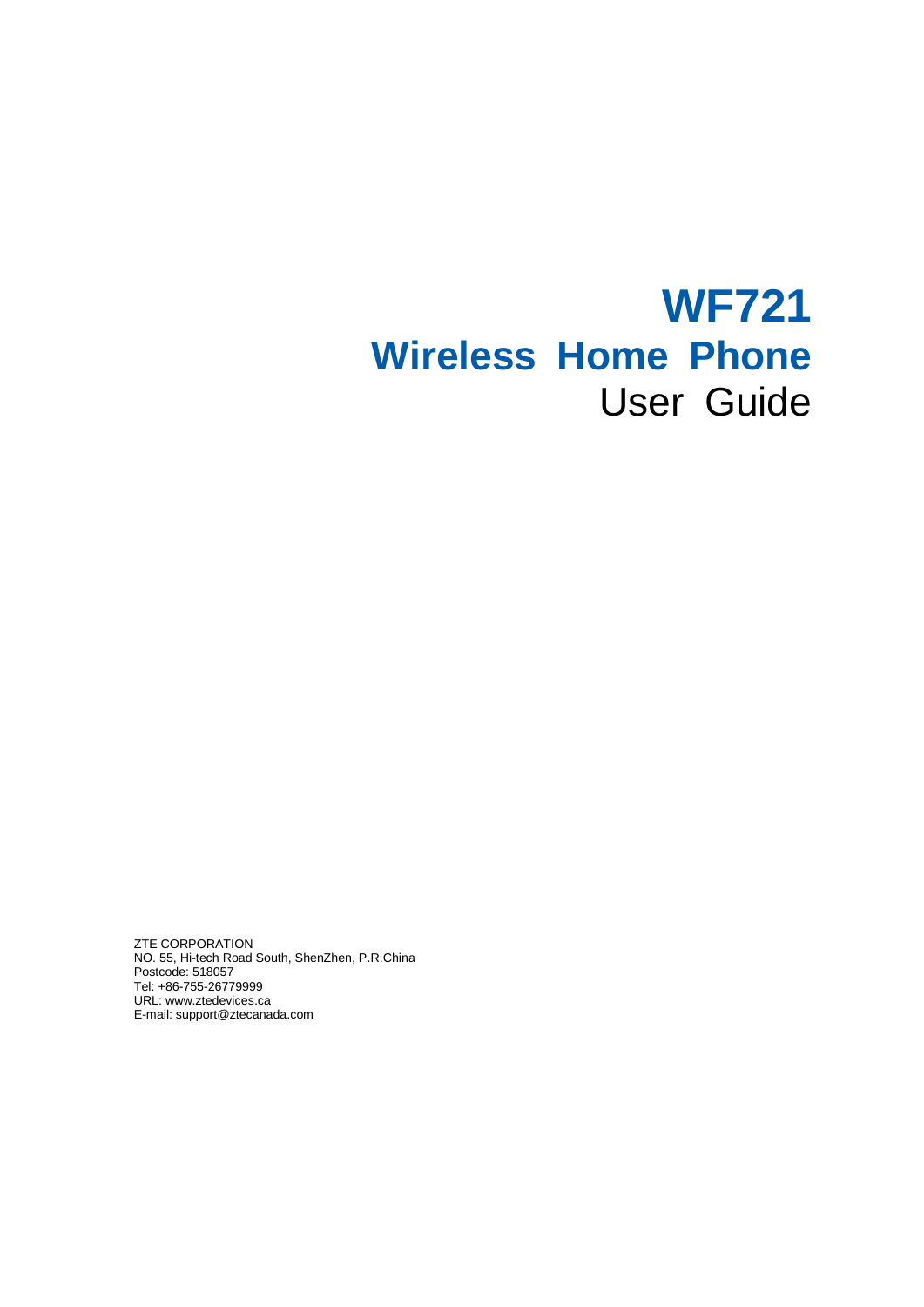#### **LEGAL INFORMATION**

Copyright © 2016 ZTE CORPORATION.

All rights reserved.

No part of this publication may be excerpted, reproduced, translated or utilized in any form or by any means, electronic or mechanical, including photocopying and microfilm, without the prior written permission of ZTE Corporation.

The manual is published by ZTE Corporation. We reserve the right to make modifications on print errors or update specifications without prior notice.

Version: R1.0 Edition Time: April 27, 2016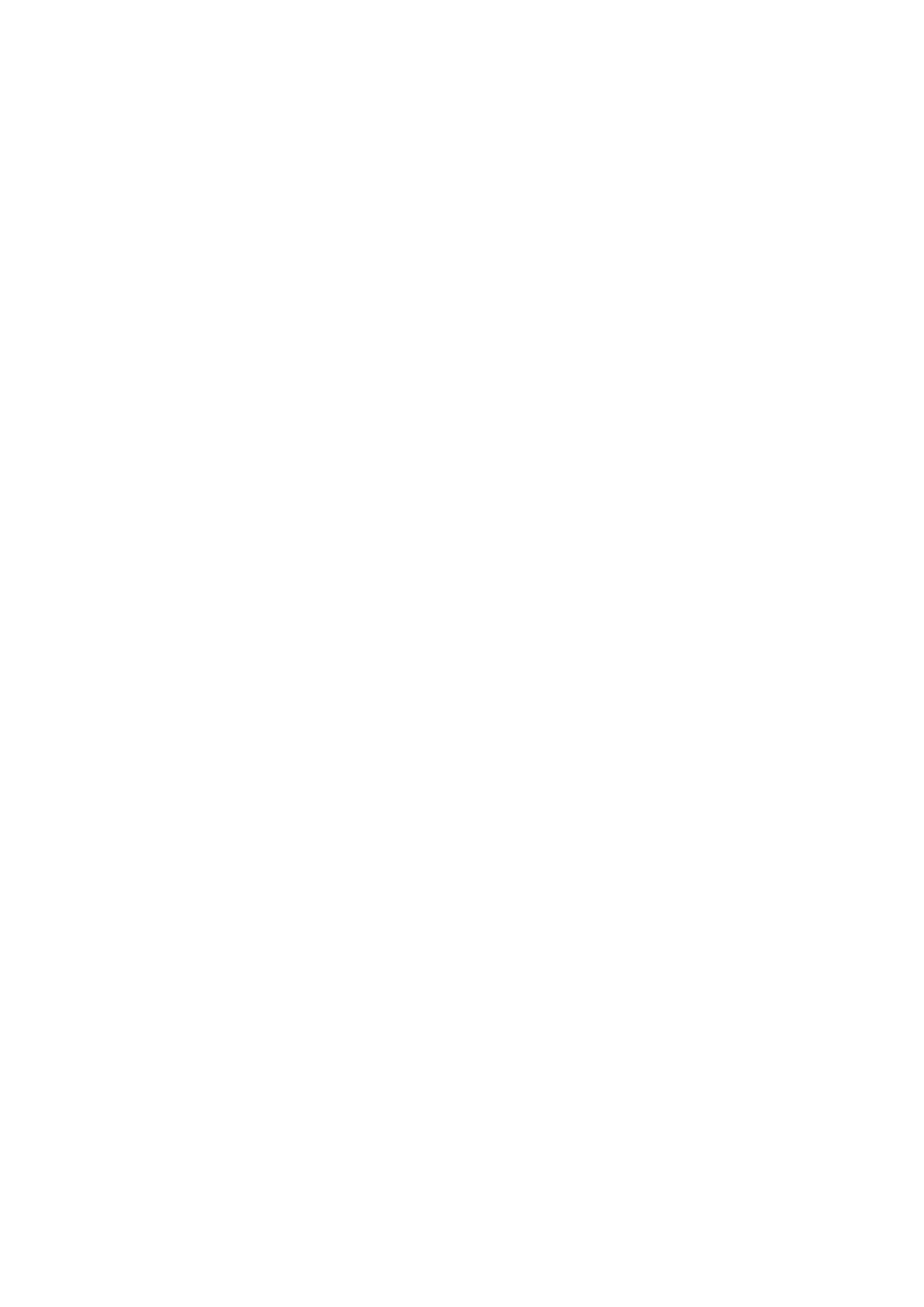# <span id="page-4-0"></span>**Getting to Know your Device**

The WF721 provides calling services through your wireless service provider's cellular network, and other features including Voicemail, Call Waiting, Call Display, Call Forwarding, and Three-way Calling for your corded or cordless home phone(s).

## <span id="page-4-1"></span>*External View*

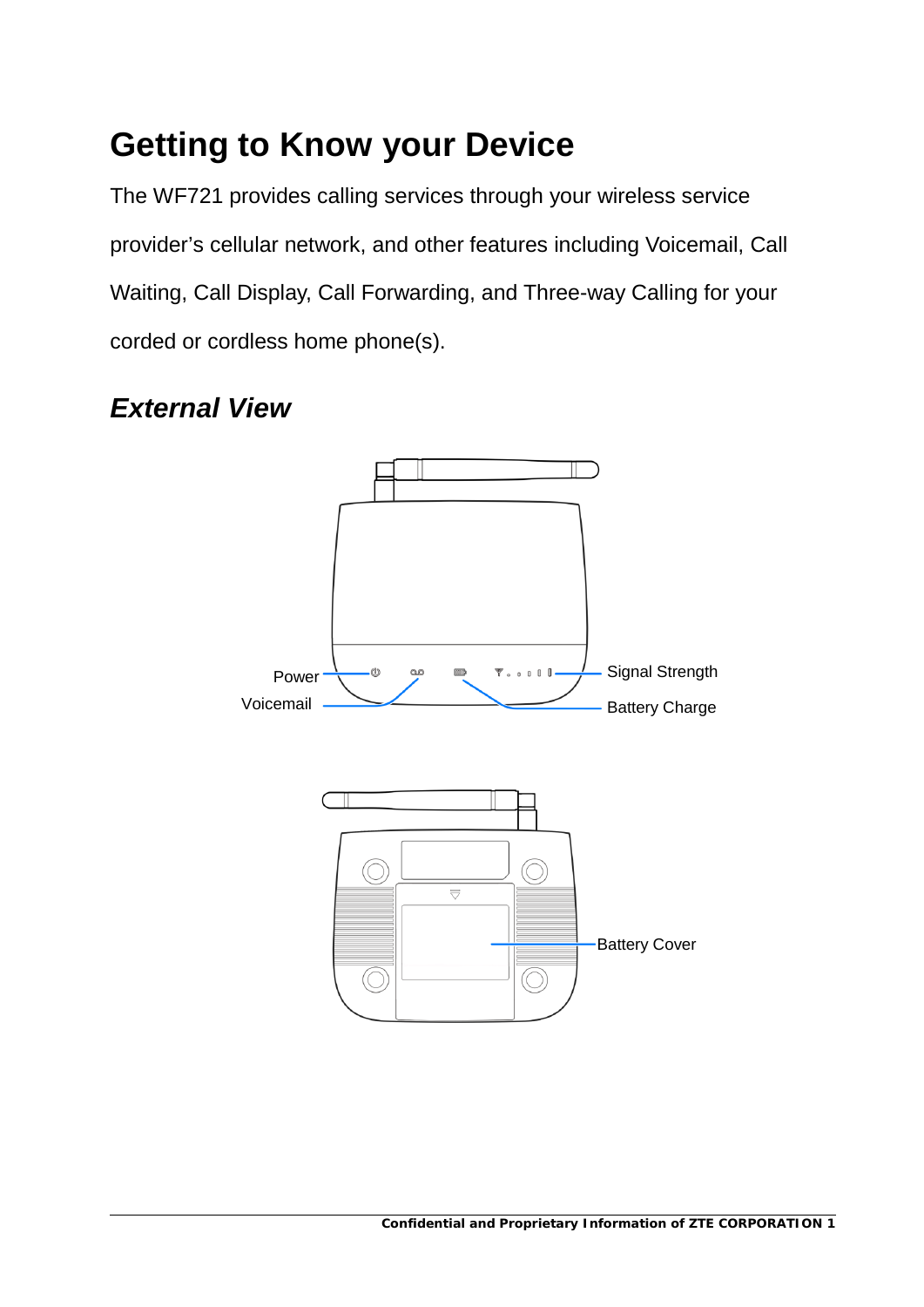# <span id="page-5-0"></span>*Installing Your Device*

1. Slide the battery cover and remove it.



2. Install the (U)SIM card into the (U)SIM card slot.



## **Warning**:

Your device does not support micro-SIM card, nano-SIM card, or any other nonstandard SIM cards. To avoid device damage, please do not use any nonstandard SIM cards in your device.

## **Note:**

The (U)SIM card included with the device is locked to, and may only be used with the ZTE Home Phone device.

3. Install the battery and close the battery cover.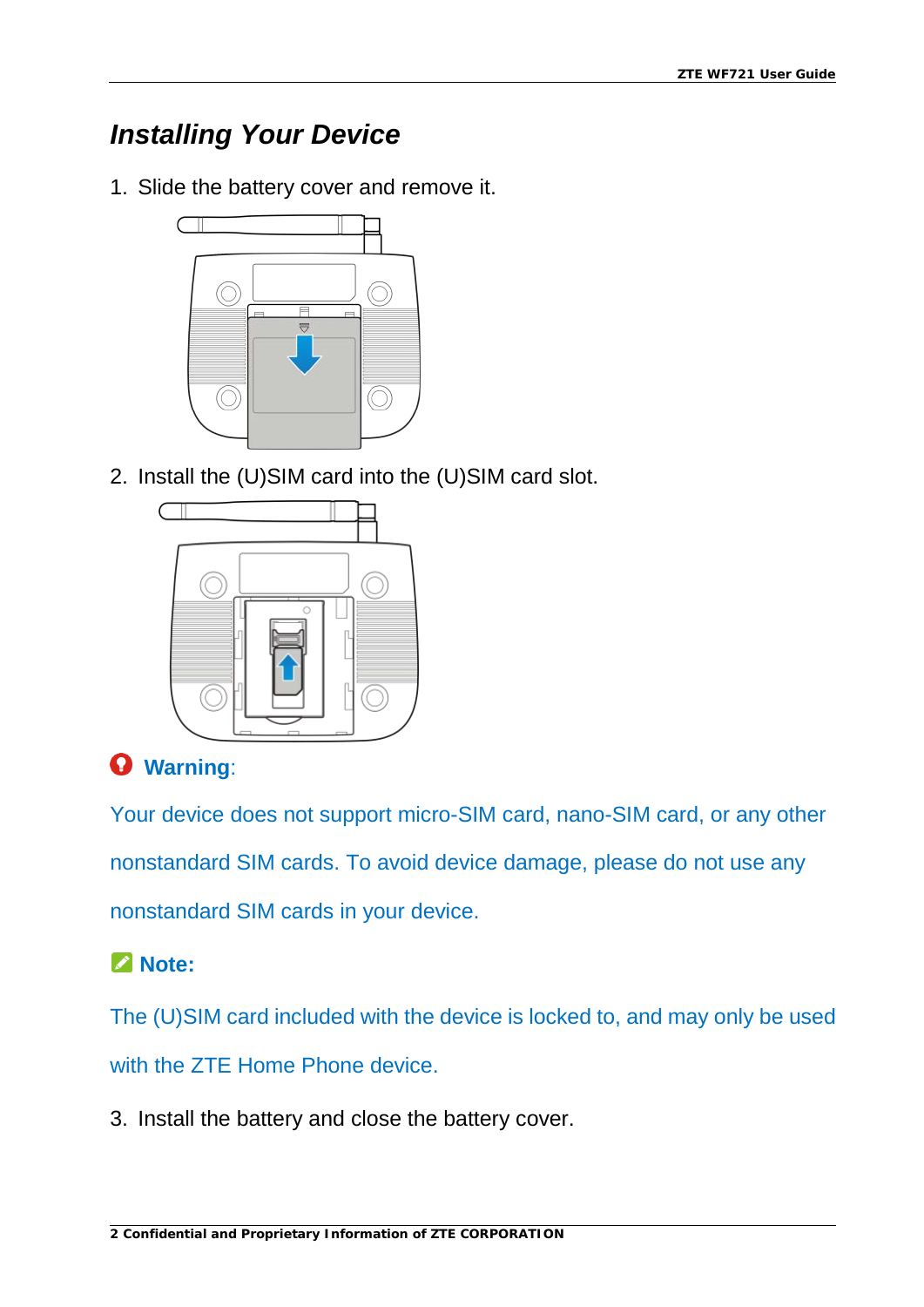

#### **Notes:**

- The WF721 takes about 5 hours to charge fully. The charge time may be impacted by environmental factors.
- When fully charged, the battery will automatically stop charging.
- When not using the battery for a long period, remove it from your

WF721 and store it in a cool, dry place.

# <span id="page-6-0"></span>*Interface Description*



# **Warning**:

**The Service Port** is only for diagnostic purposes, not for customer use. To avoid device damage, please do not place a USB-based device into the USB port of the WF721.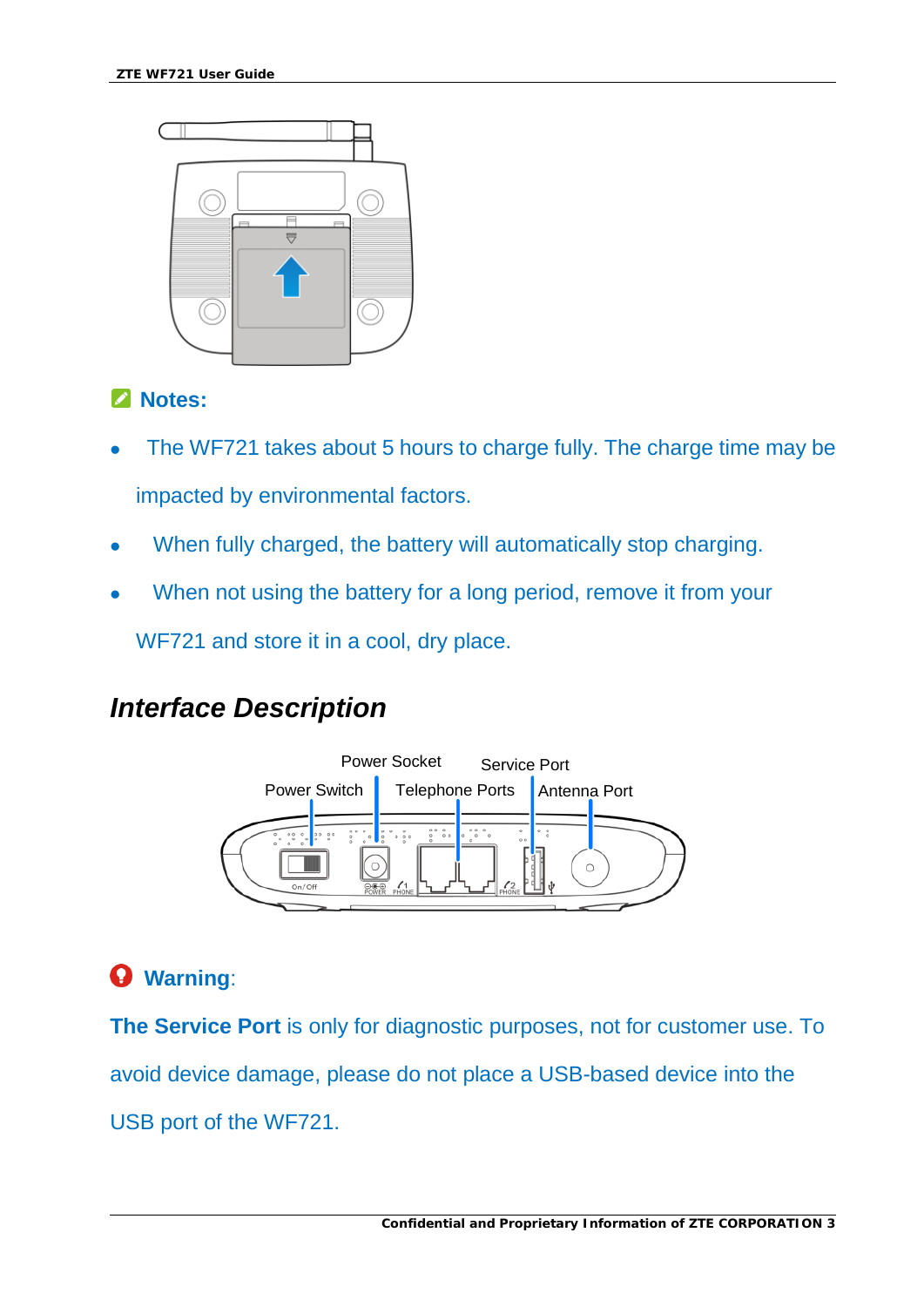# <span id="page-7-0"></span>*Indicators*

When the WF721 is powered on, the following states may be displayed on the LED screen. For a description of the states, refer to the following table:

| Icon                    | <b>Indicator</b> | <b>Status</b>                     |
|-------------------------|------------------|-----------------------------------|
| $\mathbf 0$             | Green            | On                                |
| Power                   | Off              | No Power                          |
| $\Omega$<br>Voicemail   | Green            | New voicemail waiting             |
|                         | <b>Blinking</b>  |                                   |
|                         | Off              | No Message                        |
| $\Box$                  | Green            | High                              |
| <b>Battery Charge</b>   | Orange           | Medium                            |
|                         | Red              | Low                               |
|                         | Off              | No charge or no battery installed |
|                         | Green(1to        | Signal Strength (Low to High)     |
|                         | 5 Bars)          |                                   |
| $Y$                     | No Bar Lit       | No Service                        |
| <b>Wireless Service</b> | <b>Blinking</b>  | Check (U)SIM card                 |
|                         | <b>Red Bars</b>  |                                   |
|                         | Red<br>Solid     | <b>Software Updating</b>          |
|                         | <b>Bars</b>      |                                   |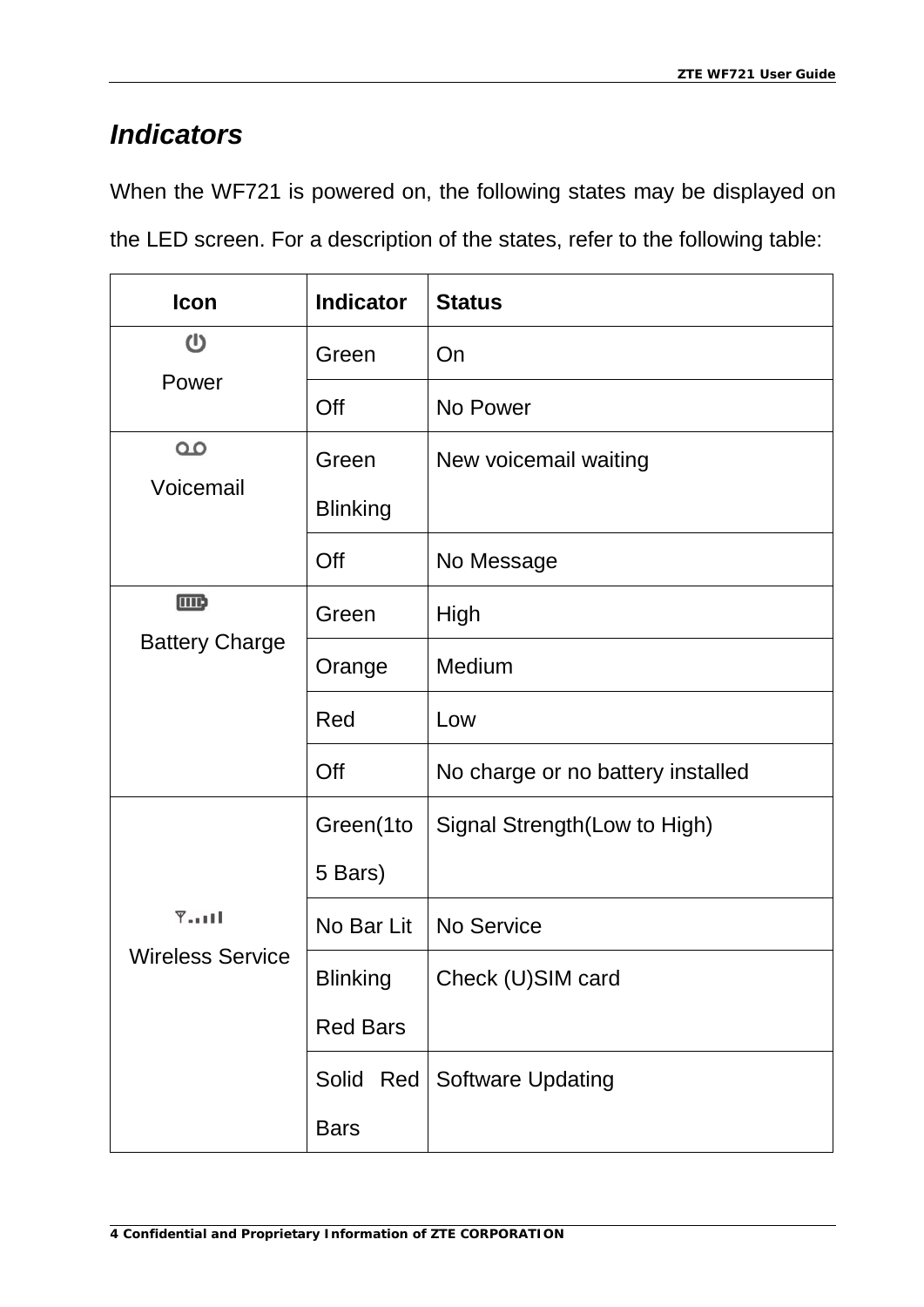# <span id="page-8-0"></span>**Getting Started with Your Device**

# <span id="page-8-1"></span>*Device Installation*

The WF721 works with your wireless service provider's cellular network

instead of your home's phone jacks.

Put the WF721 in a place where there is a strong signal from a signal tower,

typically near a window or outside wall.



## **Note:**

Some electronic devices may be susceptible to electromagnetic interference. Locate the device away from the connected phone, TV set, radio, or other electronic equipment to avoid electromagnetic interference.

# <span id="page-8-2"></span>*Turning on Your Device*

- 1. Insert the small end of the power adapter into the power socket of your WF721.
- 2. Plug the power adapter to a standard AC wall outlet.
- 3. Slide the **On/Off** switch to the **On** position.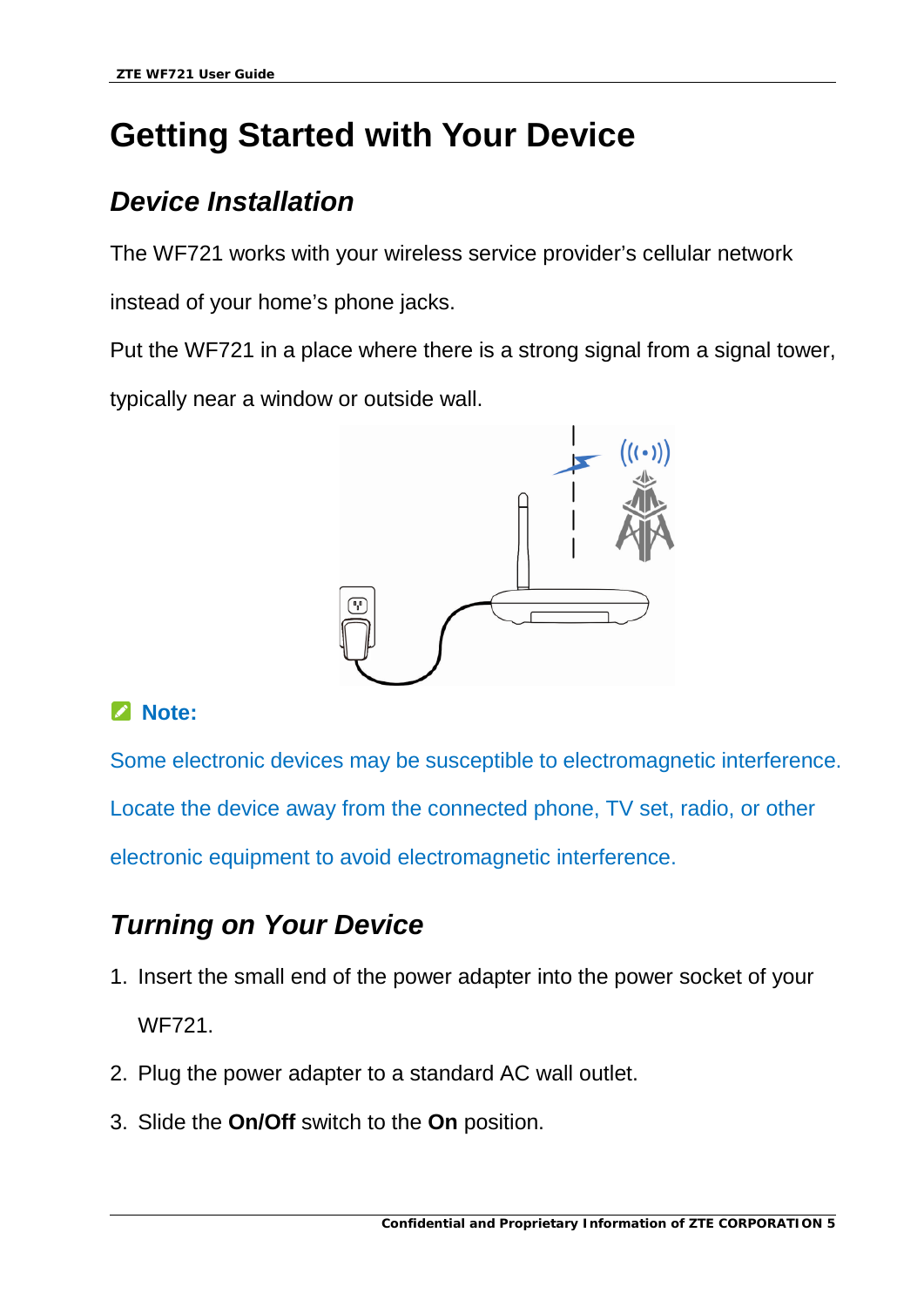## **Note:**

When powered off, the WF721 will no longer send or receive calls.



# <span id="page-9-0"></span>*Checking the Wireless Signal*

- 1. Raise antenna to an upright position.
- 2. Confirm signal strength light is green for optimal performance.



## **Note**:

If you do not see a green light (signal strength), you may want to choose an

alternate installation location.

# <span id="page-9-1"></span>*Connecting the Device to a Phone*

- 1. Unplug your existing phone from the wall jack.
- 2.Plug your phone into the "Phone 1" port on the WF721, using your existing

phone cable or included phone cable.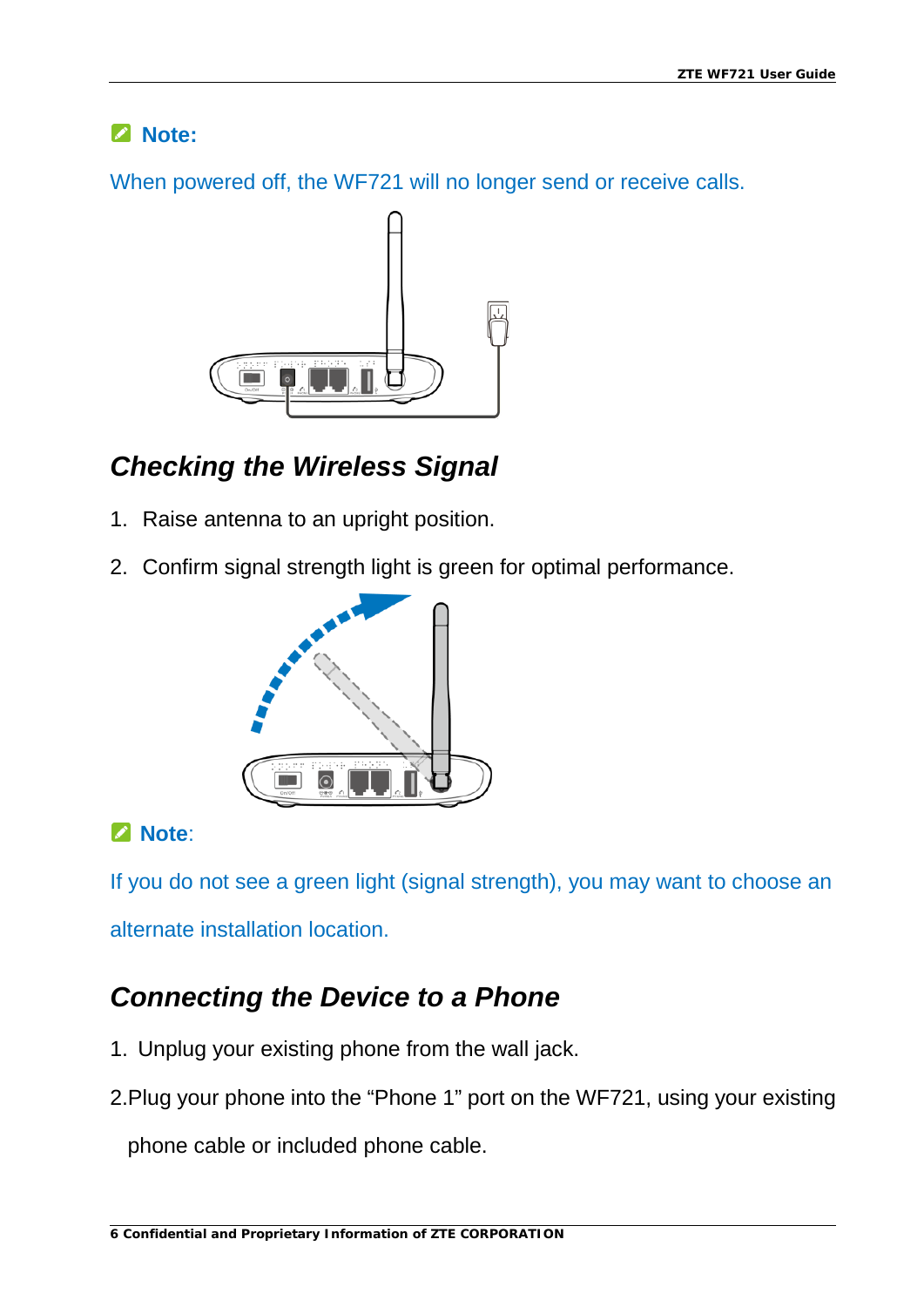### **Notes**:

- A cordless phone system with multiple handsets should be used to place phones throughout your home.
- The "Phone 2" port can be used to connect an additional phone, or cordless base station. All telephones connected to the WF721 will use the same telephone number.

# <span id="page-10-0"></span>*Place a Test Call*

- 1.Pick up the handset of your connected home phone.
- 2.Dial the telephone number.
- 3.Wait 4~8 seconds for the call to be connected automatically.

### **Note:**

When making a call, make sure to use 10-digit dialing for both local and long distance calls.

# <span id="page-10-1"></span>**Using Your Device**

# <span id="page-10-2"></span>*Making calls*

Using a phone connected to your WF721, place and receive calls as you

normally would. The WF721 supports both cordless and corded phone

dialing methods.

### **Note:**

For best results, place the cordless phone base at least 12 inches from the WF721.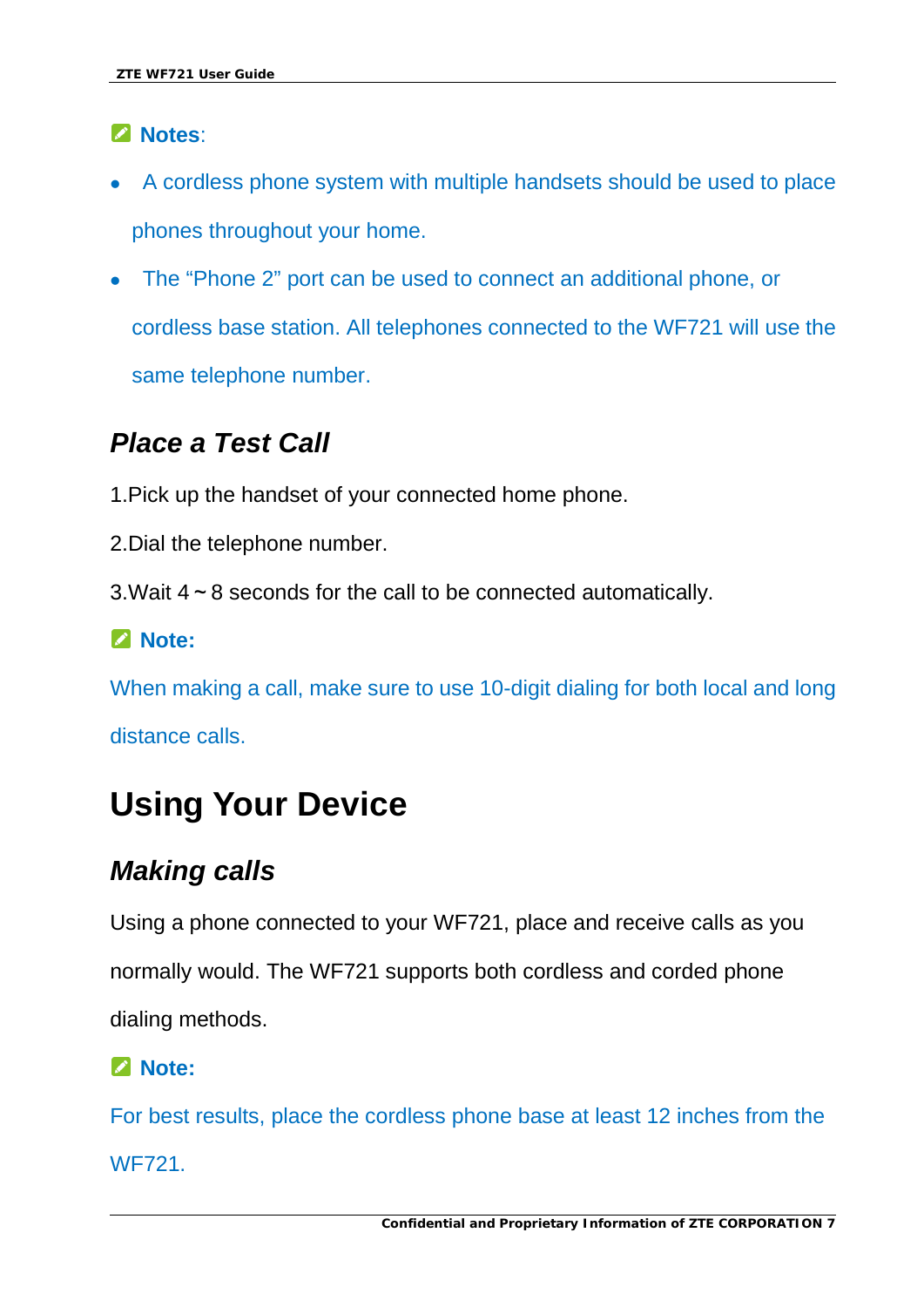# <span id="page-11-0"></span>*Three-Way Calling*

With this feature, you can talk to two people at the same time.

- 1. When you are on a call, press the **Flash** (or **Phone**/**Talk**) key on your phone to put the first call on hold.
- 2. When you hear a dial tone, dial the second number.
- 3. When you're connected to the second party, press the **Flash** (or **Phone**/**Talk**) key again to complete the three way connection.

### **Note:**

- If the second party does not answer, press the **Flash** (or **Phone**/**Talk**) key to end the connection and return to the first call.
- If one of the people you called hangs up during your call, you and the remaining caller stay connected. If you initiated the call and are the first to hang up, all callers are disconnected.

# <span id="page-11-1"></span>*Call Waiting*

Press \*43# or #43# to enable or disable Calling Waiting features.

When you're on a call and another call comes in, you will hear two tones.

- Press the **Flash** (or **Phone**/**Talk**) key to hold the current call and accept the waiting call. You can press the **Flash** (or **Phone**/**Talk**) key again to switch back and forth between calls.
- Press 1 and the **Flash** (or **Phone**/**Talk**) key to end the current call and accept the waiting call.
- Press 0 and the **Flash** (or **Phone**/**Talk**) key to reject the waiting call.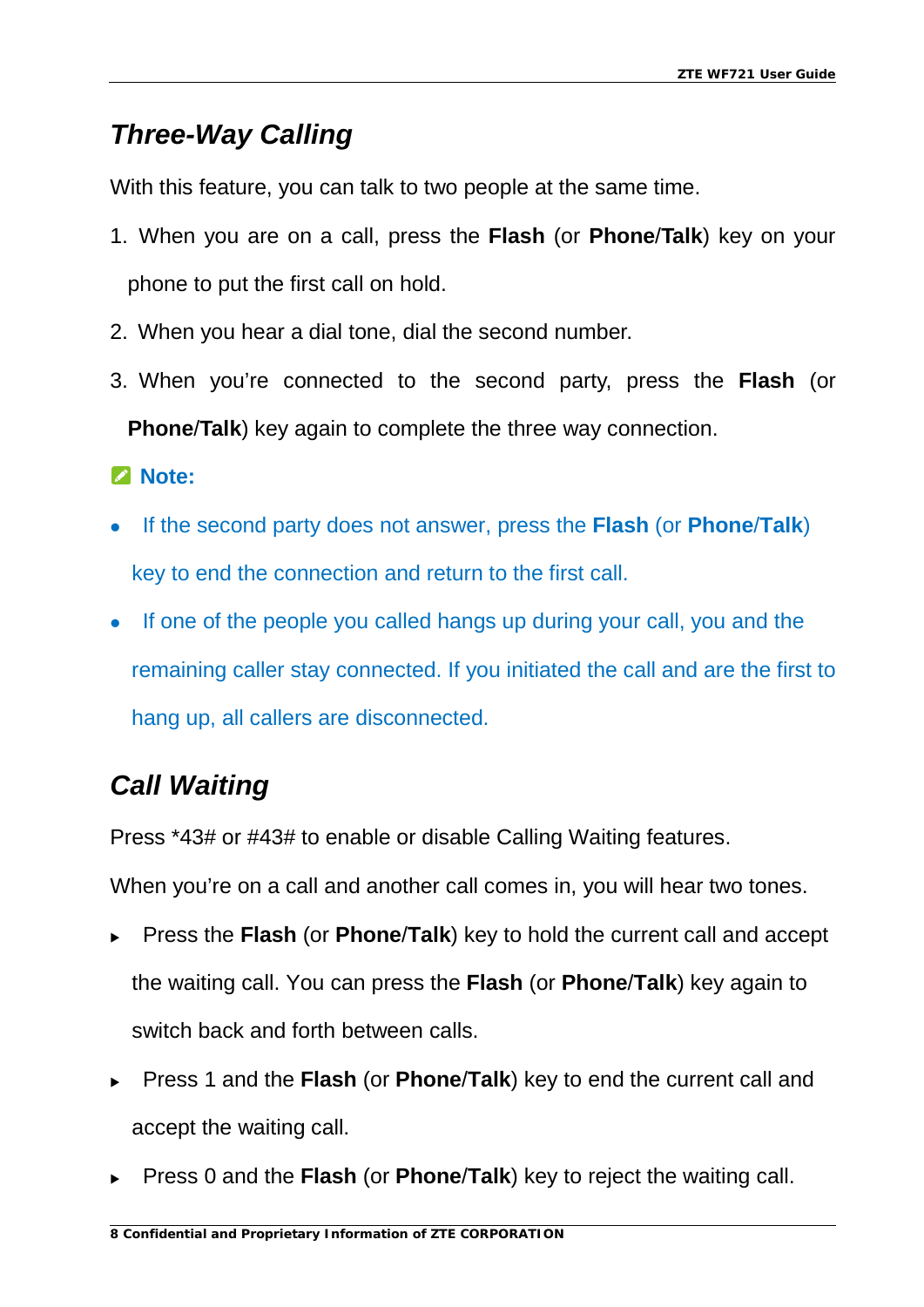### **Notes:**

- If your phone does not have a **Flash** (or **Phone**/**Talk**) key, then use the off-hook mechanism supported by your phone.
- Your WF721 supports standard three-way calling and call waiting. Operation of these features will vary depending on your home phone equipment.

# <span id="page-12-0"></span>*Call Forwarding*

Call forwarding feature allows you to forward your incoming calls to another phone number.

#### **To always forward:**

- 1. Press \*\*21\* on your connected phone.
- 2. Dial the 10-digit number of which you wish to forward your calls.
- 3. Press "#" key.

(Example: \*\*21\*1234567890# forwards your calls to the phone number

123-456-7890)

4.Wait to hear a confirmation tone for the forwarding to complete before hanging up.

#### **Note:**

To disable call forwarding, press ##21#. Wait until you hear a confirmation tone before hanging up.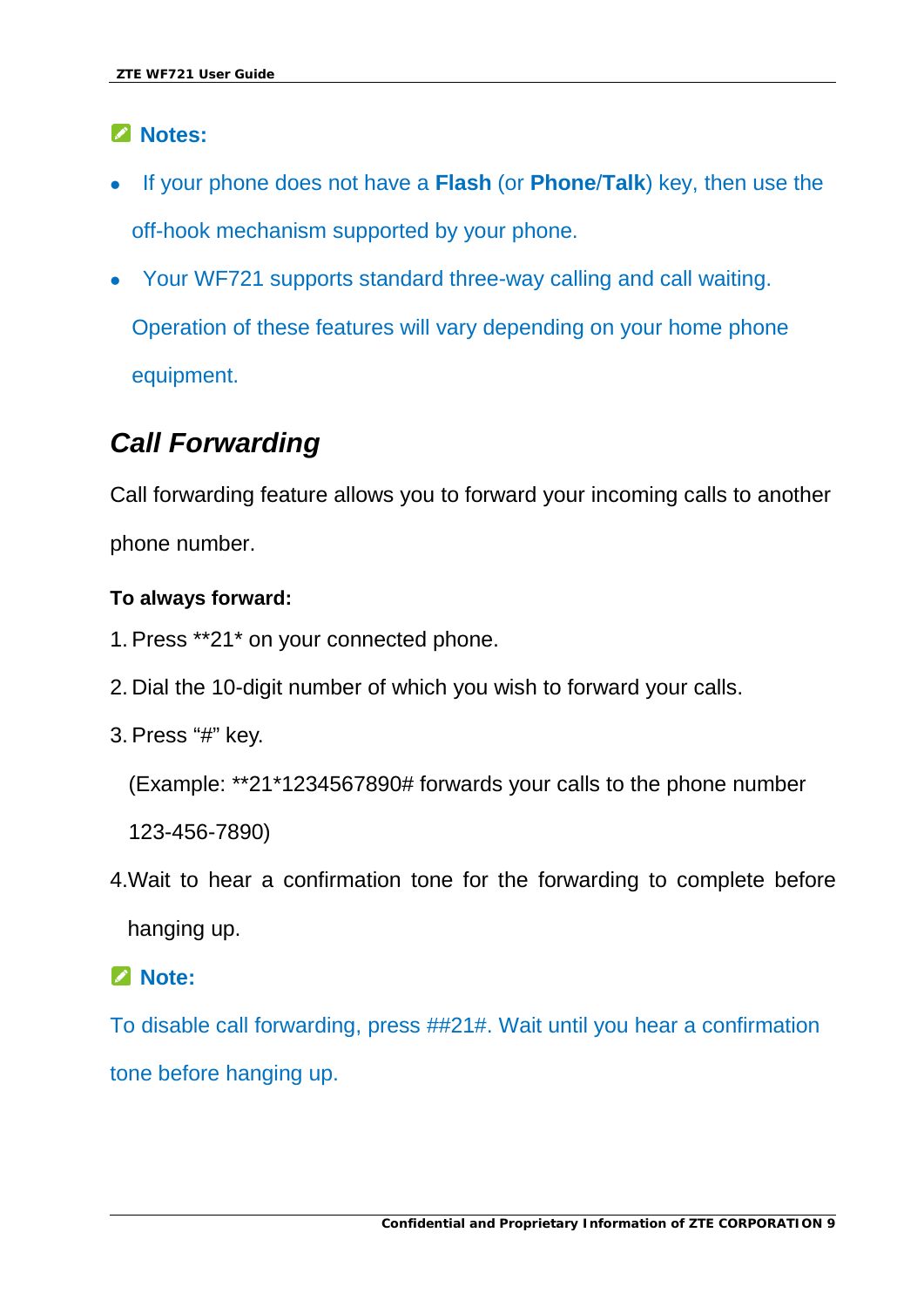#### **To forward when busy:**

- 1. Press \*\*67\* on your connected phone.
- 2. Dial the 10-digit number of which you wish to forward your calls.
- 3. Press "#" key.
- 4.Wait to hear a confirmation tone for the forwarding to complete before hanging up.

#### **Note:**

Press ##67# to disable call forwarding when busy.

#### **To forward when incoming calls go unanswered:**

- 1. Press \*\*61\* on your connected phone.
- 2. Dial the 10-digit number of which you wish to forward your calls.
- 3. Press "#" key.
- 4.Wait to hear a confirmation tone for the forwarding to complete before

hanging up.

#### **Note:**

Press ##61# to disable call forwarding when incoming calls go unanswered.

#### **To forward when unreachable:**

- 1. Press \*\*62\* on your connected phone.
- 2. Dial the 10-digit number of which you wish to forward your calls.
- 3. Press "#" key.
- 4.Wait to hear a confirmation tone for the forwarding to complete before hanging up.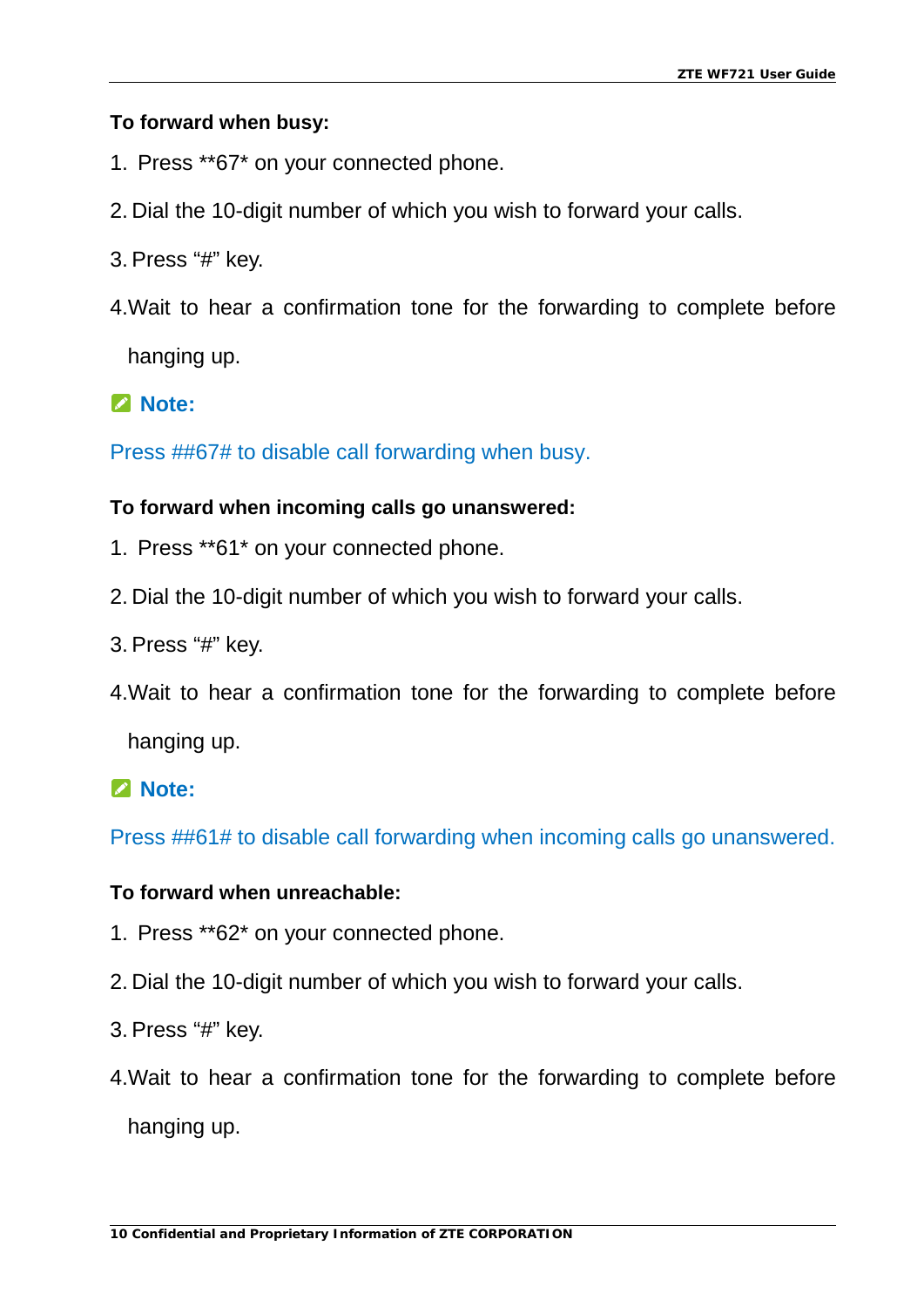### **Note:**

Press ##62# to disable call forwarding when unreachable

## <span id="page-14-0"></span>*Setting up Voice Mail*

- 1. Press 1 on any connected phone.
- 2. Wait for several seconds, and you will connect to your wireless service provider's voicemail service.
- 3. Follow the voice prompts to complete setup.

#### **Note:**

Create a password during setup to enable remote voicemail retrieval and for added security.

## <span id="page-14-1"></span>*Access Your Voicemail*

When a voicemail message is waiting, the voicemail indicator on your

WF721 blinks green. You will also hear an intermittent dial tone on any

connected phone handset before placing a call.

Press 1 on any connected phone to access your voicemail.

### <span id="page-14-2"></span>*Retrieving Messages*

- 1. Press 1 on any connected home phone.
- 2. Wait for several seconds and you will connect to your voicemail inbox.
- 3. Follow the voice prompts to listen to, and manage your messages.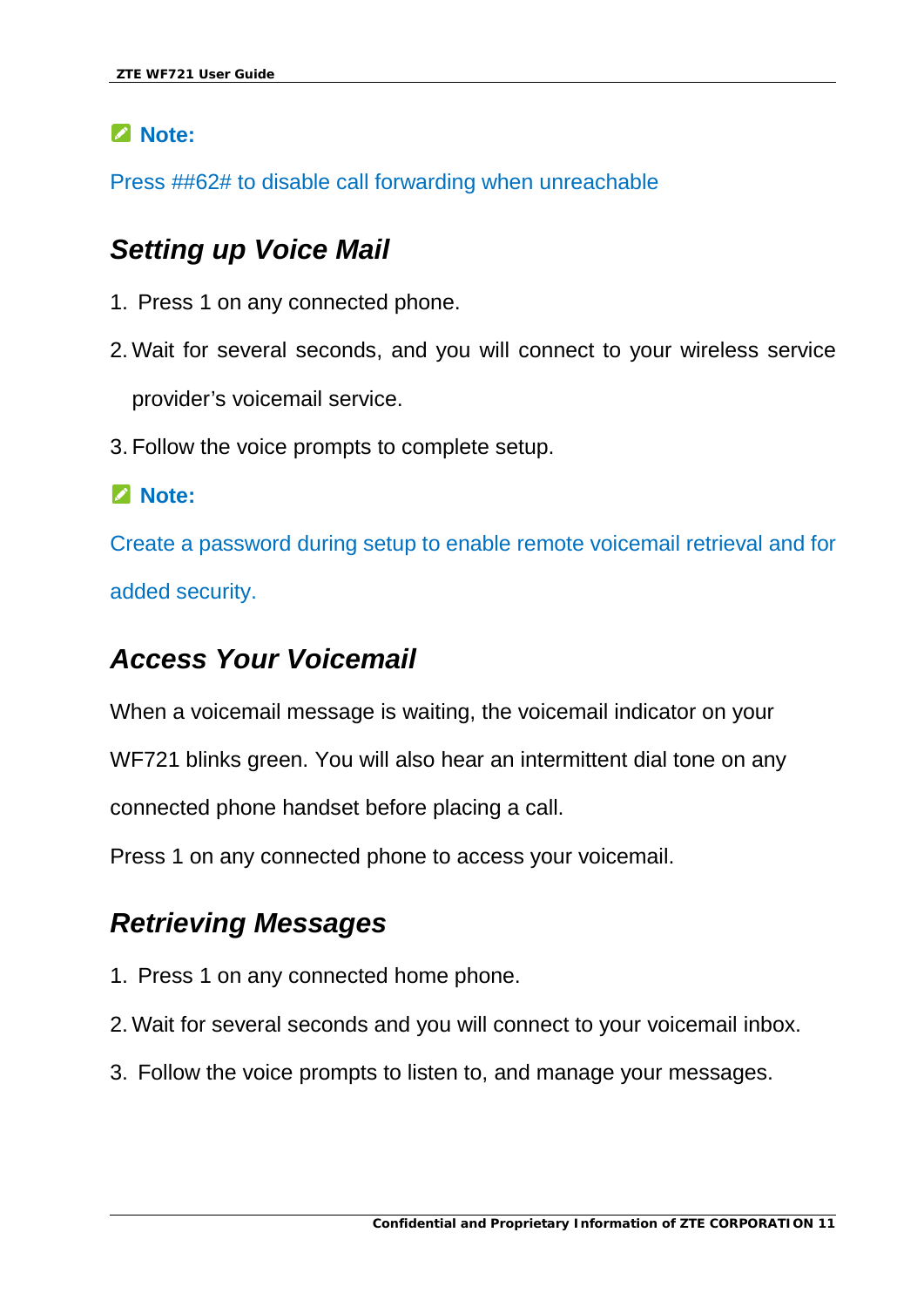## **Note:**

You may dial your 10-digit home phone number to access your voicemail box.

# <span id="page-15-0"></span>*Remote Retrieve*

You can retrieve voicemail messages from a phone not connected to the WF721.

- 1. Dial the number of your WF721.
- 2. When you hear the voicemail greeting begin, press the "\*" key
- 3.Enter your password and follow the prompts to listen to and manage your voicemail messages.

# <span id="page-15-1"></span>*Adjusting Volume*

Use your home phone's volume adjustment if available. Alternately, the volume of the WF721 can be adjusted if necessary.

- 1. When you are on a call, press \*\*\*\* or #### to adjust volume to minimum or maximum.
- 2. Press \* or # to turn volume down or up.

## **Z** Notes:

- Four volume levels are available (level 1 to level 4).
- Your home phone(s) may have a separate volume level setting function that is independent of the WF721.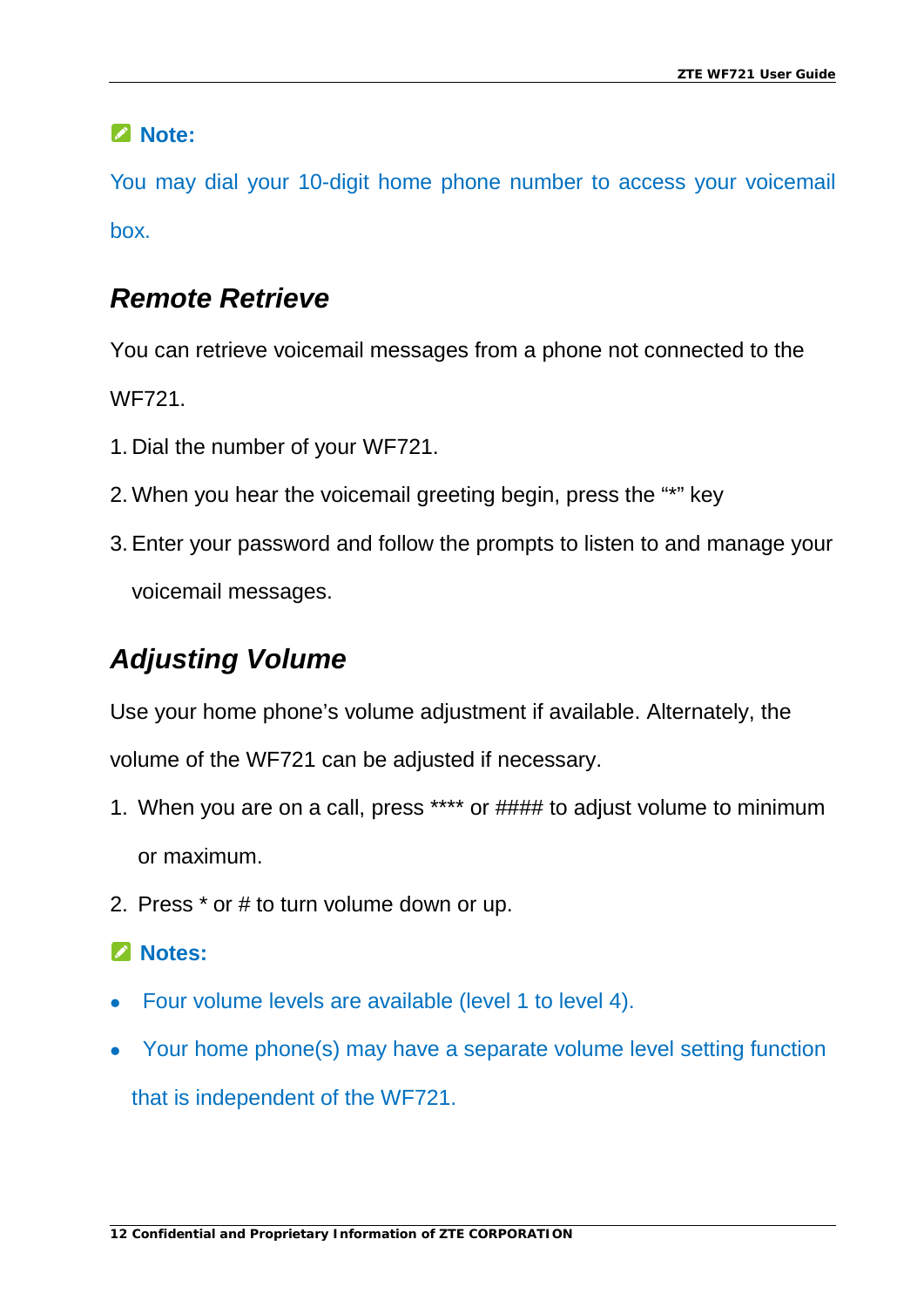# <span id="page-16-0"></span>**Troubleshooting**

| <b>Symptom</b>               | <b>Solution</b>                             |
|------------------------------|---------------------------------------------|
| No dial tone                 | Please wait for $1 - 2$ minutes after the   |
|                              | WF721 is powered on.                        |
|                              | If you do not see a green light (signal     |
|                              | strength), move the WF721 to a place with a |
|                              | stronger signal                             |
| There is a prompt/           | Make sure your (U)SIM card is inserted      |
| phone alert/                 | correctly and the PIN number has been       |
| announcement as soon         | entered. If the PIN number has been         |
| as I lift the phone off the  | entered incorrectly for three consecutive   |
| hook.                        | times, you will need to enter the PUK code  |
|                              | when prompted.                              |
| The line is noisy/           | Remove any electrical appliance which is    |
| distorted as soon as I lift  | too close to the phone or the WF721.        |
| the phone off the hook.      | The cable or phone set might be faulty.     |
| I hear a rapid engaged       | Put the phone on the hook and try again.    |
| tone as soon as I lift the   |                                             |
| phone off the hook.          |                                             |
| After dialing the last digit | When you have finished dialing you can      |
| I hear nothing / silence.    | wait several seconds to connect the call.   |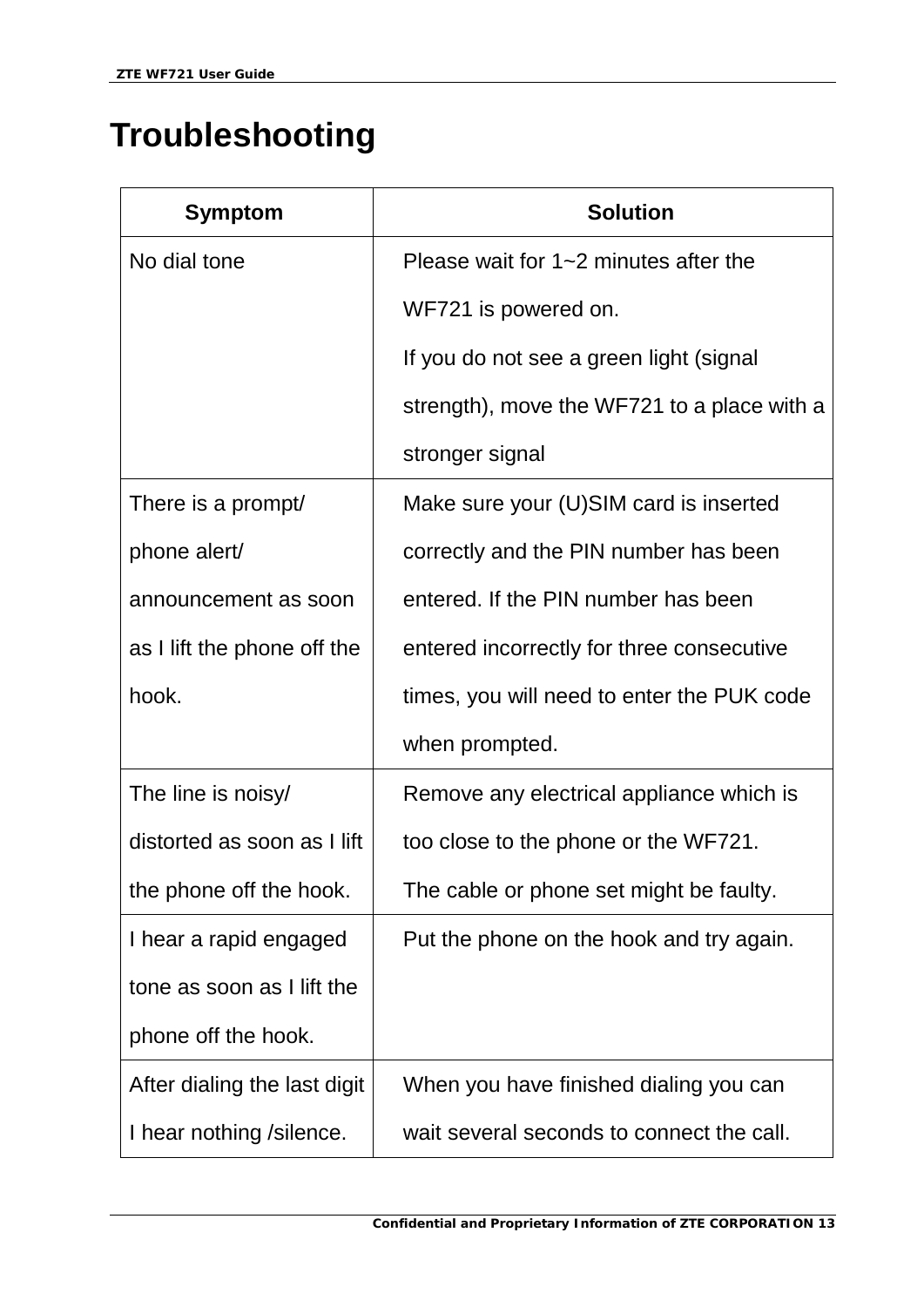# <span id="page-17-0"></span>**Specification**

| Dimension(W*D*H)        | 140mm $\times$ 110mm $\times$ 30mm    |
|-------------------------|---------------------------------------|
| Weight                  | 234g                                  |
| Talk Time*              | Approximately 2.5-3 hours (2G and 3G) |
| Standby Time*           | 25 hours                              |
| <b>Battery Capacity</b> | 1900 mAh                              |

### **Note:**

The value of the talk time or standby time varies with the actual

environment.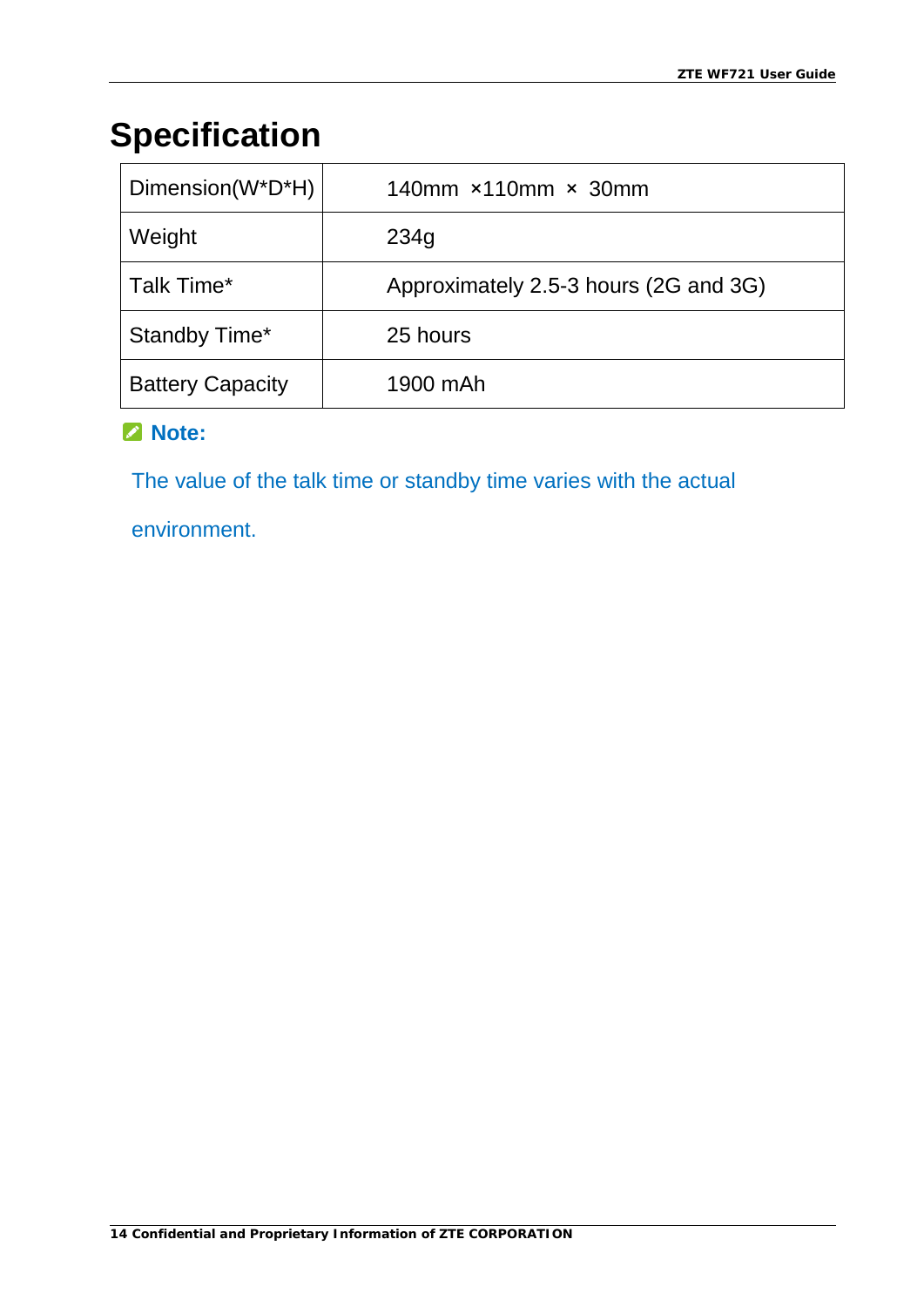# <span id="page-18-0"></span>**Warnings and Notices**

# <span id="page-18-1"></span>*Safety Precautions*

- Some electronic devices may be susceptible to electromagnetic interference. Move the device away from the TV set, radio and other electronic equipment to avoid electromagnetic interference.
- Please keep your phone at least 12 inches away from the WF721.
- The WF721 may interfere with medical devices like hearing aids and pacemakers. Consult a physician or the manufacturer of the medical device before using the WF721.
- Do not use your WF721 in dangerous environments where there are explosive gases or explosive products being processed.
- Please use original accessories or accessories that are authorized by ZTE. Unauthorized accessories may affect the WF721 performance, damage the WF721 or cause danger to you.
- Do not attempt to dismantle the WF721. There are no user serviceable parts.
- Put the WF721 in a place with good ventilation. To avoid device failure due to improper heat dissipation, do not wrap or cover the WF721.
- Do not expose the WF721 to direct sunlight.
- Do not allow children to play with the WF721 or charger.
- The WF721 is for indoor use only. Do not use the WF721 outside. Do not connect telephone extensions which run outside of the building.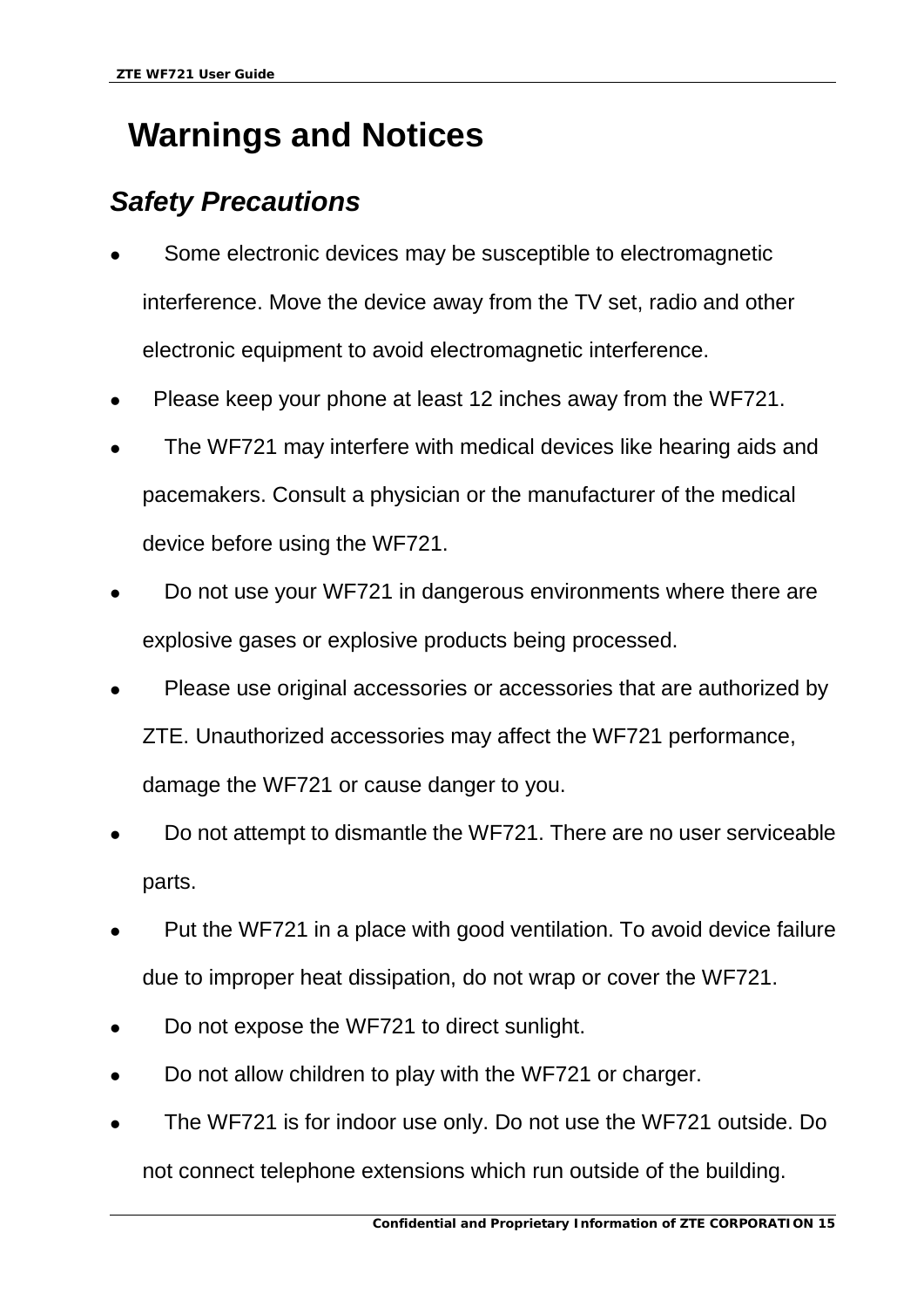These can result in lightning damage to your unit.

- Use an antistatic soft cloth to clean the WF721. Do not use cleanser with chemical or corrosive properties. Power off the WF721 before cleaning.
- Do not take out the (U)SIM card when the WF721 is in use. The generated static electricity may damage the card or lead to information loss.
- The WF721 does not support fax machines
- The WF721 does not work with most home security systems

### <span id="page-19-0"></span>*Limited Warranty*

This warranty does not apply to defects or errors in the product caused by:

- i. Reasonable abrasion.
- ii. End User's failure to follow ZTE's installation, operation or maintenance instructions or procedures.
- iii. End User's mishandling, misuse, negligence, or improper installation, disassembly, storage, servicing or operation of the product.
- iv. Modifications or repairs not made by ZTE or a ZTE-certified individual.
- v. Power failures, surges, fire, floods, accidents, actions of third parties or other events outside ZTE's reasonable control.
- vi. Usage of third-party products, or usage in conjunction with third-party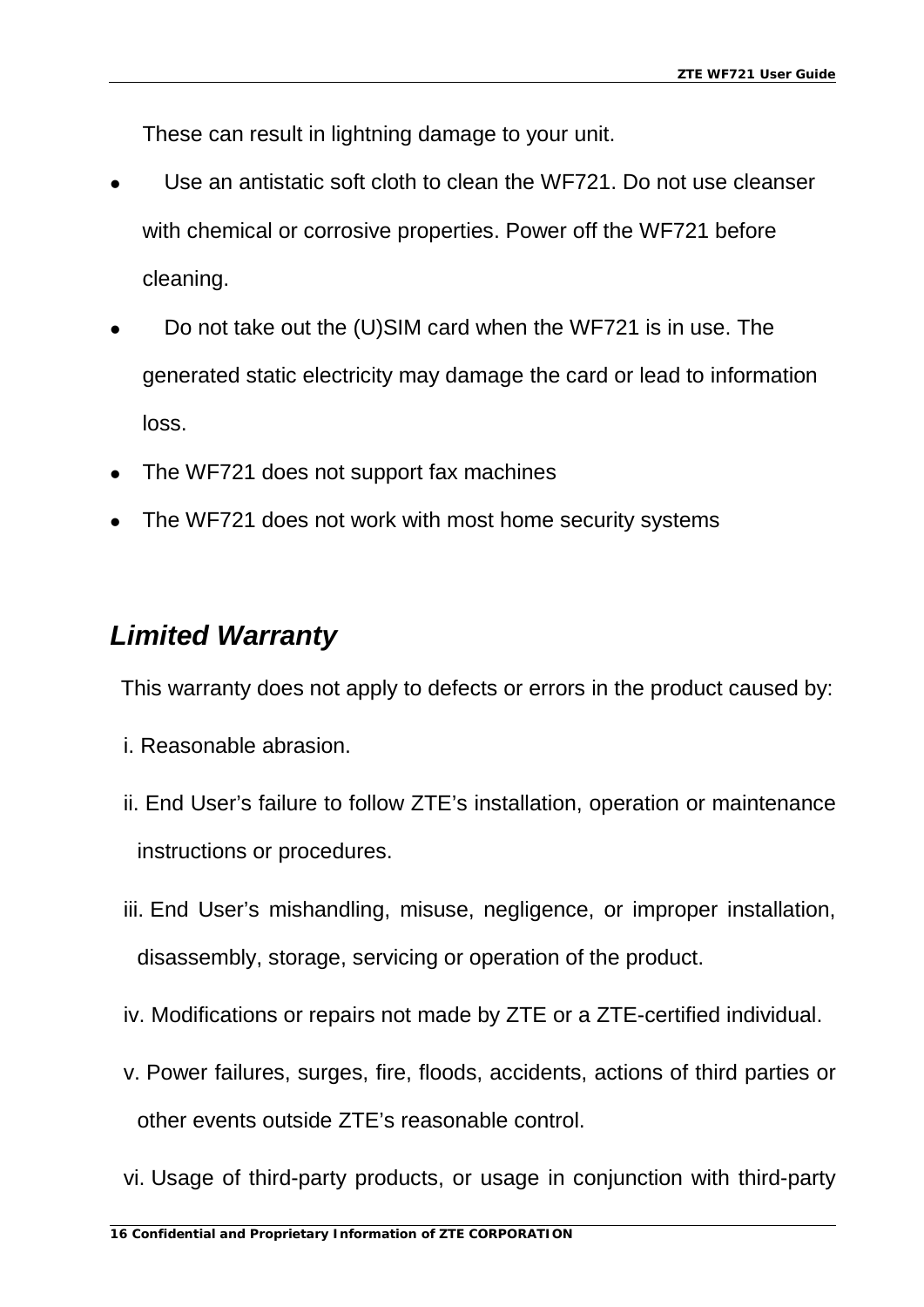products provided that such defects are due to the combined usage.

vii. Any other cause beyond the range of normal usage intended for the product.

End User shall have no right to reject or return the product, or receive a refund for the product from ZTE under the above-mentioned situations. This warranty is the End User's sole remedy and ZTE's sole liability for defective or nonconforming items, and is in lieu of all other warranties, expressed, implied or statutory, including but not limited to the implied warranties of merchantability and fitness for a particular purpose, unless otherwise required under the mandatory provisions of the law*.*

# <span id="page-20-0"></span>*Limitation of Liability*

ZTE shall not be liable for any loss of profits or indirect, special, incidental or consequential damages resulting from or arising out of or in connection with using of this product, whether or not ZTE had been advised, knew or should have known of the possibility of such damages, including, but not limited to lost profits, interruption of business, cost of capital, cost of substitute facilities or product, or any downtime cost.

# <span id="page-20-1"></span>*Radio Frequency (RF) Energy*

This device meets the government's requirements for exposure to radio waves.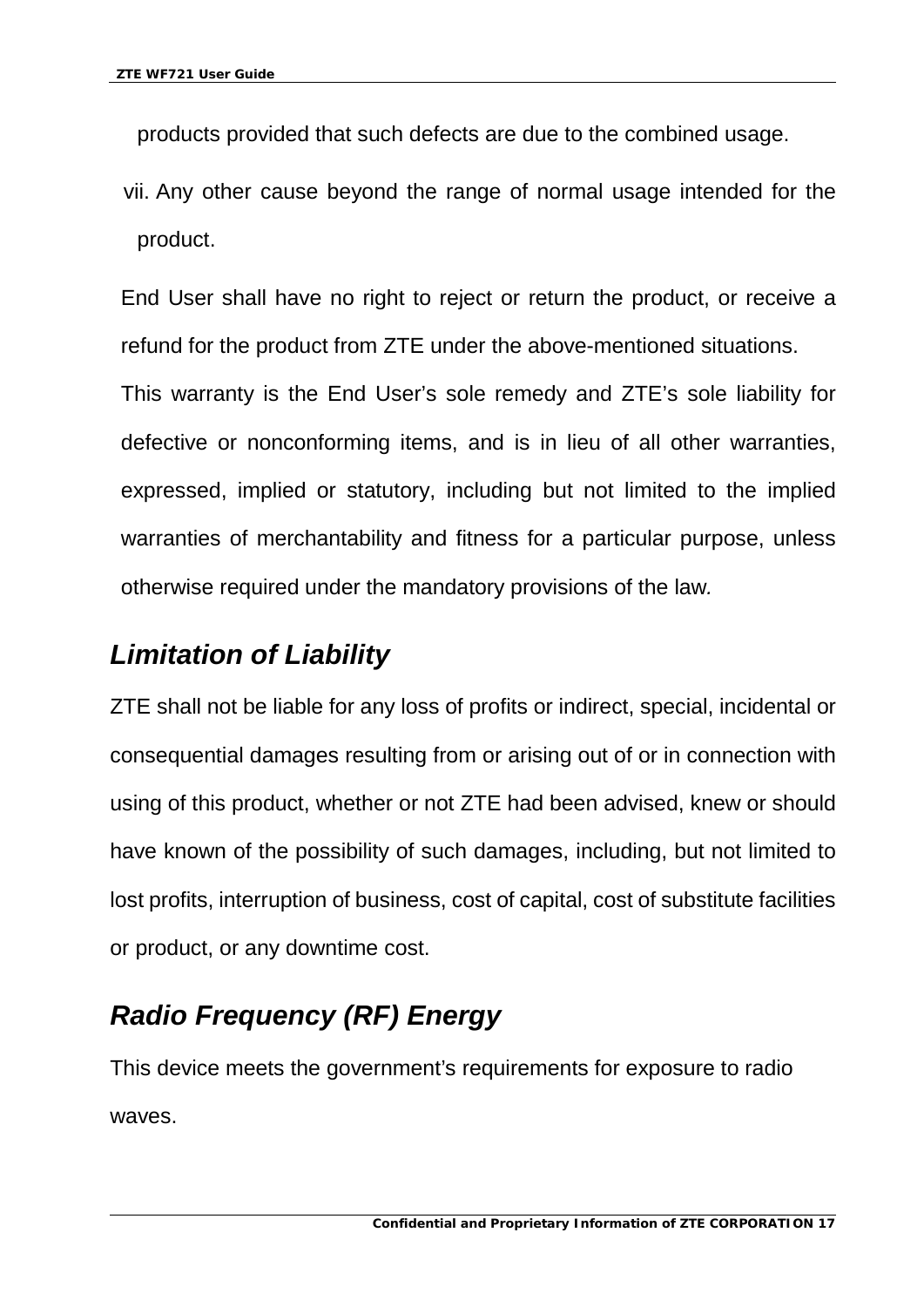This device is designed and manufactured not to exceed the emission limits for exposure to radio frequency (RF) energy set by the Federal Communications Commission of the U.S. Government:

The exposure standard for wireless mobile devices employs a unit of measurement known as the Specific Absorption Rate, or SAR. The SAR limit set by the FCC is 1.6 W/kg.\*

While there may be differences between the SAR levels of various devices and at various positions, they all meet the government requirement. The FCC has granted an Equipment Authorization for this device with all reported SAR levels evaluated as in compliance with the FCC RF exposure guidelines. SAR information on this device is on file with the FCC and can be found under the Display Grant section of http://www.fcc.gov/oet/ea/fccid/ after searching

FCC ID: SRQ-WF721.

\* Tests for SAR are conducted using standard operating positions accepted by the FCC with the device transmitting at its highest certified power level in all tested frequency bands. Although the SAR is determined at the highest certified power level, the actual SAR level of the device while operating can be well below the maximum value. This is because the device is designed to operate at multiple power levels so as to use only the power required to reach the network. In general, the closer you are to a wireless base station antenna, the lower the power output.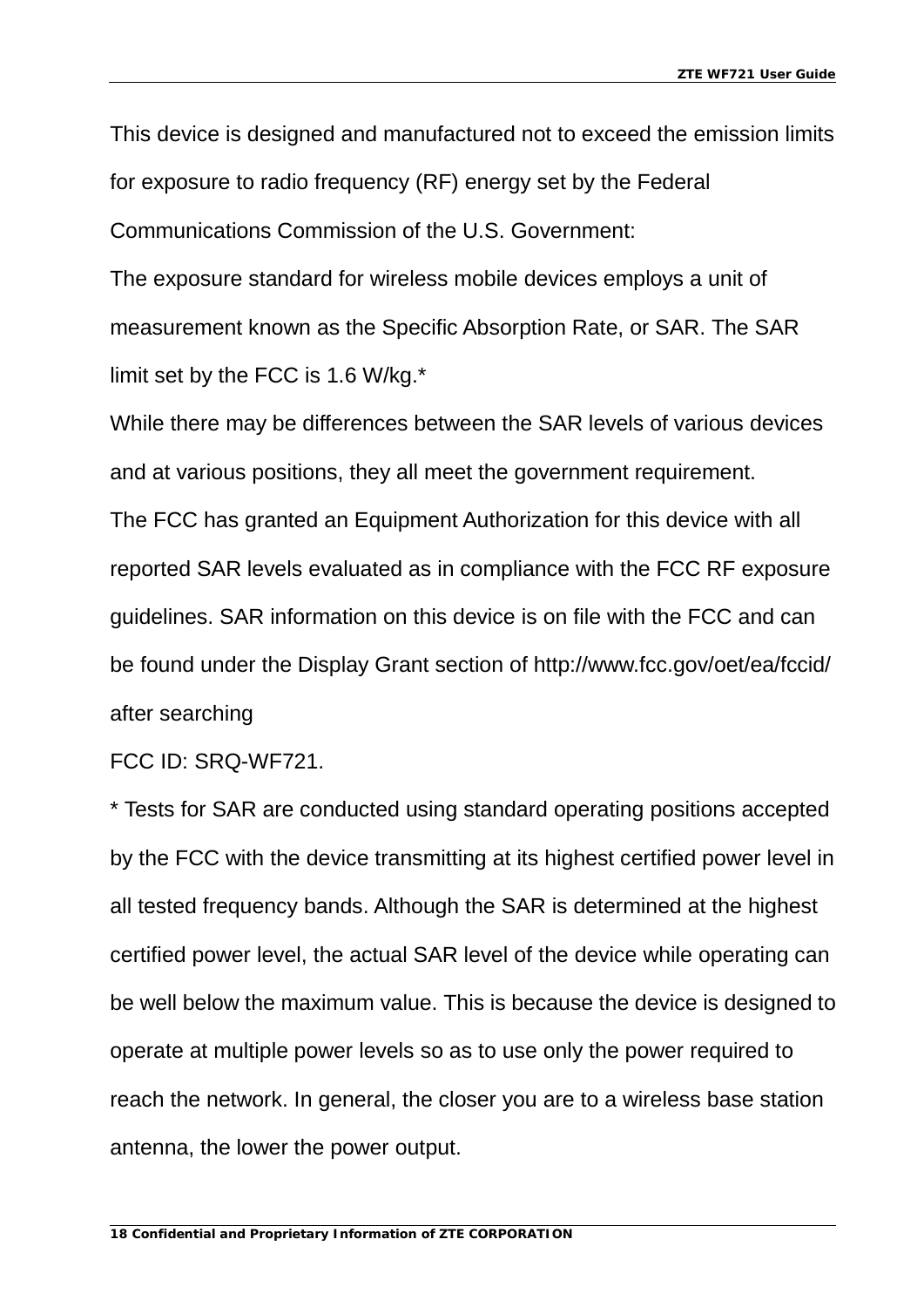# <span id="page-22-0"></span>*FCC Regulations*

This device complies with part 15 of the FCC Rules. Operation is subject to the condition that this device does not cause harmful interference. Caution: Changes or modifications not expressly approved by the manufacturer could void the user's authority to operate the equipment. Note: This equipment has been tested and found to comply with the limits for a Class B digital device, pursuant to part 15 of the FCC Rules. These limits are designed to provide reasonable protection against harmful interference in a residential installation. This equipment generates, uses, and can radiate radio frequency energy and, if not installed and used in accordance with the instructions, may cause harmful interference to radio communications. However, there is no guarantee that interference will not occur in a particular installation. If this equipment does cause harmful interference to radio or television reception, which can be determined by turning the equipment off and on, the user is encouraged to try to correct the interference by one or more of the following measures:

- Reorient or relocate the receiving antenna.
- Increase the separation between the equipment and receiver.
- Connect the equipment into an outlet on a circuit different from that to which the receiver is connected.
- Consult the dealer or an experienced radio/TV technician for help.